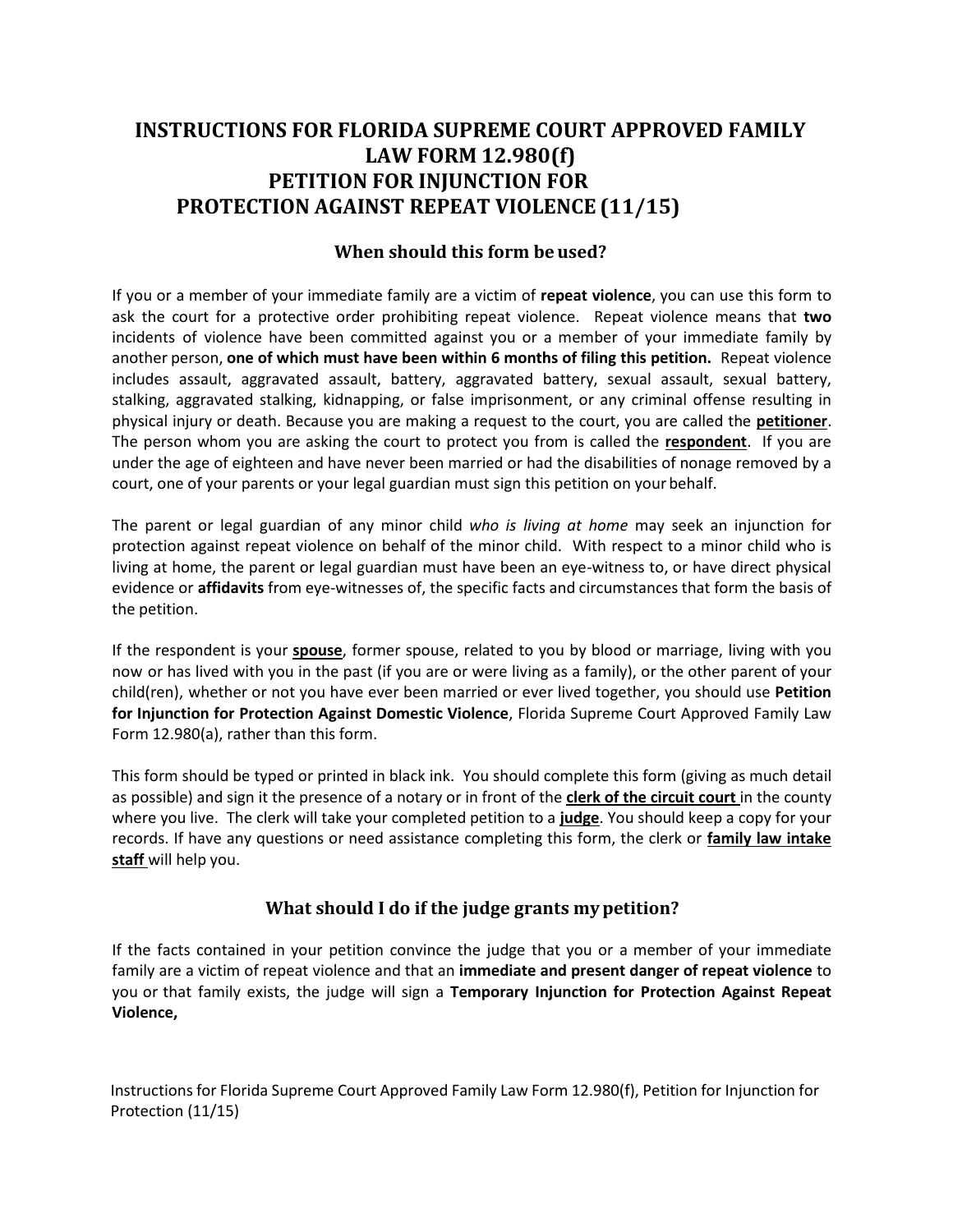Florida Supreme Court Approved Family Law Form 12.980(k). A temporary injunction is issued without notice to the respondent. The clerk will give your **petition**, the temporary injunction, and any other papers filed with your petition to the sheriff or other law enforcement officer for **personal service** on the respondent. The temporary injunction will take effect immediately after the respondent is served with a copy of it. It lasts until a full **hearing** can be held or for a period of 15 days, whichever comes first. The court may extend the temporary injunction beyond 15 days for a good reason, which may include failure to obtain **service** on the respondent.

 The temporary injunction is issued **ex parte**. This means that the judge has considered only the information presented by one side--YOU. Section I of the temporary injunction gives a date that you should appear in court for a hearing. You will be expected to testify about the facts in your petition. The respondent will be given the opportunity to testify at this hearing, also. At the hearing, the judge  will decide whether to issue a **Final Judgment of Injunction for Protection Against Repeat Violence (After Notice)**, Florida Supreme Court Approved Family Law Form 12.980(l), which will remain in effect for a specific time period or until modified or dissolved by the court. **If you and/or the respondent do not appear, the temporary injunction may be continued in force, extended, or dismissed, and/or additional orders may be granted, including entry of a permanent injunction and the imposition of court costs. You and respondent will be bound by the terms of any injunction or order issued at the finalhearing.** 

## **IF EITHER YOU OR RESPONDENT DO NOT APPEAR AT THE FINAL HEARING, YOU WILL BOTH BE BOUND BY THE TERMS OF ANY INJUNCTION OR ORDER ISSUED IN THIS MATTER.**

 If the judge signs a temporary or final injunction, the clerk will provide you with the necessary copies.  **Make sure that you keep one certified copy of the injunction with you at all times**!

## **What can I do if the judge denies my petition?**

 If your petition is denied on the grounds that it appears to the court that no immediate and present danger of repeat violence exists, the court will set a full hearing on your petition. The respondent will be notified by **personal service** of your petition and the hearing. If your petition is denied, you may: amend your petition by filing a **Supplemental Affidavit in Support of Petition for Injunction for Protection**, Florida Supreme Court Approved Family Law Form 12.980(g); attend the hearing and present facts that support your petition; and/or dismiss your petition.

#### **Where can I look for more information?**

 **Before proceeding, you should read General Information for Self-Represented Litigants found at the beginning of these forms.** The words that are in **bold underline** are defined in that section. The clerk  of the circuit court or **family law intake staff** will help you complete any necessary forms. For further information, see Section 784.046, Florida Statutes, and Rule 12.610, Florida Family Law Rules of Procedure.

Instructions for Florida Supreme Court Approved Family Law Form 12.980(f), Petition for Injunction for Protection (11/15)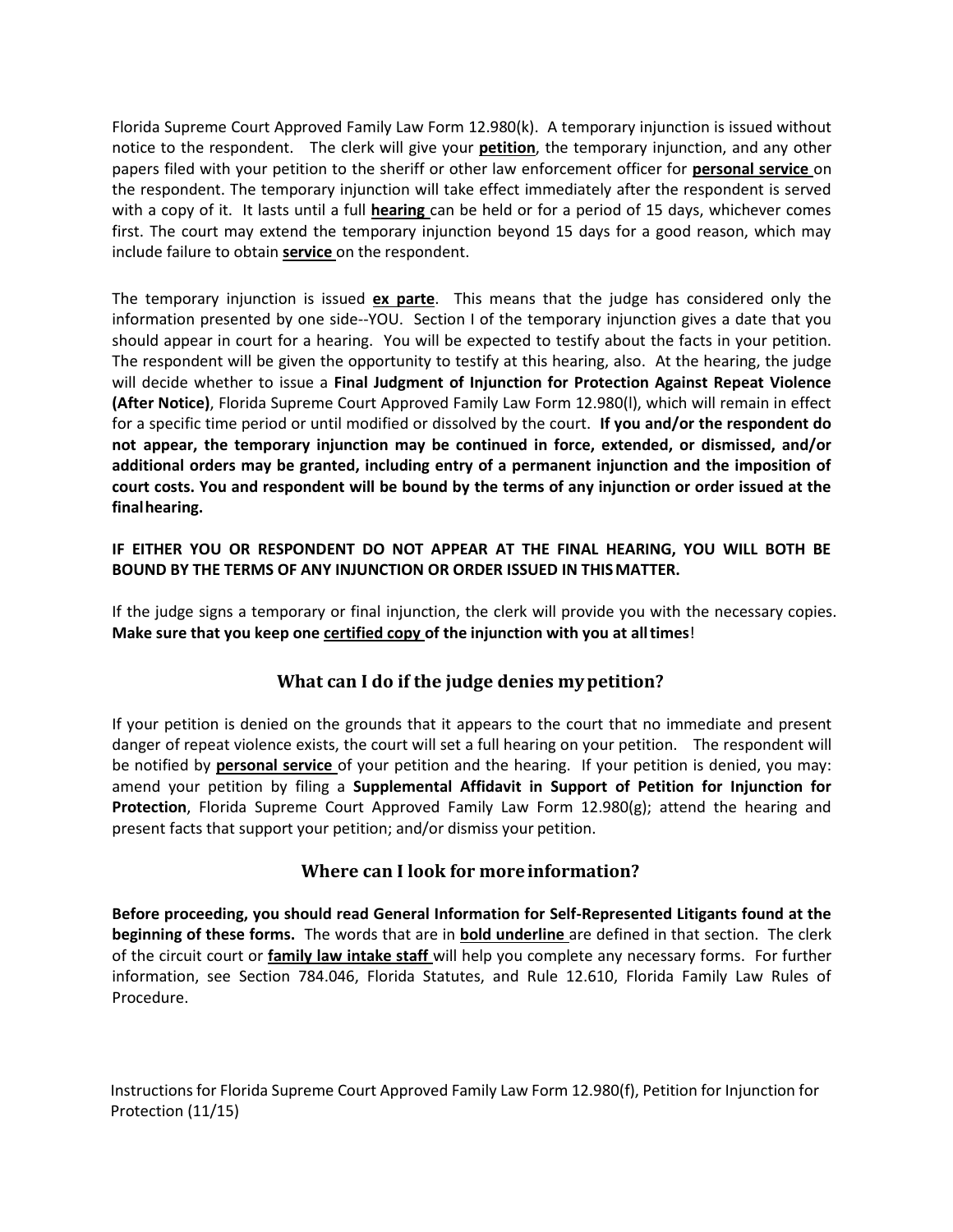## **IMPORTANT INFORMATION REGARDING E-FILING**

 filed electronically except in certain circumstances. **Self-represented litigants may file petitions or other pleadings or documents electronically; however, they are not required to do so.** If you choose to file your pleadings or other documents electronically, you must do so in accordance with Florida Rule of Judicial Administration 2.525, and you must follow the procedures of the judicial circuit in  which you file. **The rules and procedures should be carefully read and followed.**  The Florida Rules of Judicial Administration now require that all petitions, pleadings, and documents be

# **IMPORTANT INFORMATION REGARDING E-SERVICE ELECTION**

 After the initial service of process of the petition or supplemental petition by the Sheriff or certified permitted to be served on the other party must be served by electronic mail (e-mail) except in certain  circumstances. **You must strictly comply with the format requirements set forth in the Rules of Judicial Administration.** If you elect to participate in electronic service, which means serving or receiving pleadings by electronic mail (e-mail), or through the Florida Courts E-Filing Portal, you **must** review Florida Rule of Judicial Administration 2.516. You may find this rule at [www.flcourts.org](http://www.flcourts.org/) through the link to the Rules of Judicial Administration provided under either Family Law Forms: Getting Started, or Rules of Court in the A-Z Topical Index. process server, the Florida Rules of Judicial Administration now require that all documents required or

 **SELF-REPRESENTED LITIGANTS MAY SERVE DOCUMENTS BY E-MAIL; HOWEVER, THEY ARE NOT REQUIRED TO DO SO.** If a self-represented litigant elects to serve and receive documents by e-mail, the procedures must always be followed once the initial election is made.

 To serve and receive documents by e-mail, you must designate your e-mail addresses by using the  **Designation of Current Mailing and E-mail Address**, Florida Supreme Court Approved Family Law Form 12.915, and you must provide your e-mail address on each form on which your signature appears. Court Approved Family Law Form 12.914; **Designation of Current Mailing and E-mail Address**, Florida Supreme Court Approved Family Law Form 12.915; and Florida Rule of Judicial Administration2.516. Please **CAREFULLY** read the rules and instructions for: **Certificate of Service (General),** Florida Supreme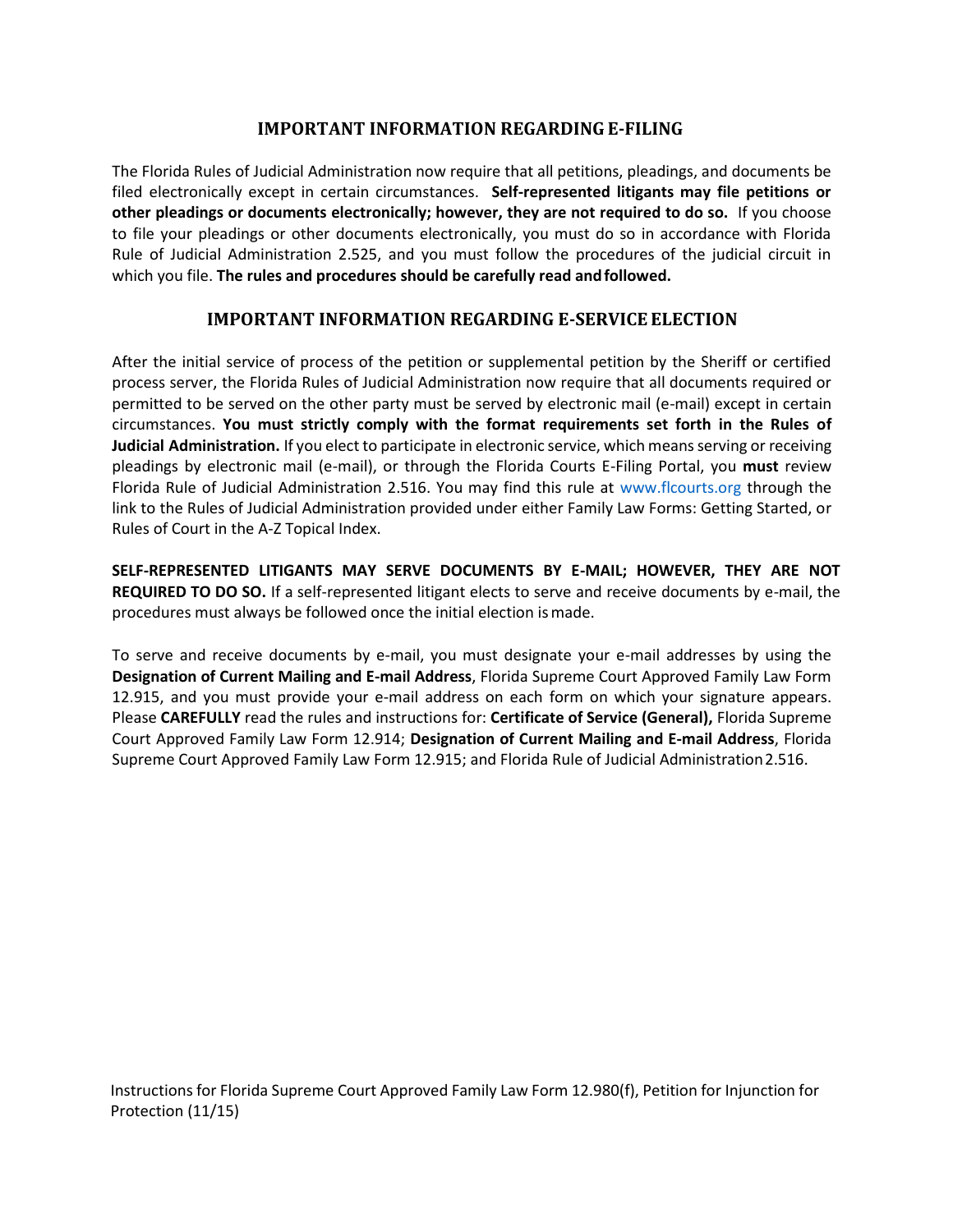| IN THE CIRCUIT COURT OF THE | <b>JUDICIAL CIRCUIT,</b> |
|-----------------------------|--------------------------|
| IN AND FOR                  | COUNTY, FLORIDA          |
|                             |                          |
|                             | Case No.:                |

Division: **with a set of the set of the set of the set of the set of the set of the set of the set of the set o** 

Petitioner,

and

\_\_\_\_\_\_\_\_\_\_\_\_\_\_\_\_\_\_\_\_\_\_\_\_\_\_\_\_\_\_\_\_\_\_,

\_\_\_\_\_\_\_\_\_\_\_\_\_\_\_\_\_\_\_\_\_\_\_\_\_\_\_\_\_\_\_\_\_\_,

Respondent,

# **PETITION FOR INJUNCTION FOR PROTECTIONAGAINST REPEAT VIOLENCEAGAINST REPEAT VIOLENCE**

I, *{full legal name}* 1, that is a set of the set of the set of that is a set of the sworn, certify that the following statements are true:

#### **SECTION I. PETITIONER**

L

L

(This section is about you. It must be completed.)

1. Petitioner currently lives at the following address: {address, city, state, zip code}<br>
[Indicate if applicable]

 parent or legal guardian of *{full legal name}*  , a minor child **Lettioner seeks an injunction for protection on behalf of a minor child**. Petitioner is the who is living at home.

2. Petitioner's attorney's name, address, and telephone number is:

(If you do not have an attorney, write "none.")

#### **SECTION II. RESPONDENT**

(This section is about the person you want to be protected from. It must becompleted.)

 1. Respondent currently lives at the following address: *{address, city, state, and zip code} \_\_\_\_\_\_\_* 

Respondent's Driver's License number is: {if known} \_\_\_\_\_\_\_\_\_\_\_\_\_\_\_\_\_\_\_\_\_\_\_\_\_\_\_\_\_

- 2. Petitioner has known Respondent since: {date} \_\_\_\_\_\_\_\_\_\_\_\_\_\_\_\_\_\_\_\_\_\_\_\_\_\_\_\_\_\_\_\_\_\_\_\_\_\_\_\_
- 3. Respondent's last known place of employment: \_\_\_\_\_\_\_\_\_\_\_\_\_\_\_\_\_\_\_\_\_\_\_\_\_\_\_\_\_\_\_\_ Employment address: \_\_\_\_\_\_\_\_\_\_\_\_\_\_\_\_\_\_\_\_\_\_\_\_\_\_\_\_\_\_\_\_\_\_\_\_\_\_\_\_\_\_\_\_\_\_\_\_\_\_\_\_\_\_\_\_\_\_\_\_ Working hours: \_\_\_\_\_\_\_\_\_\_\_\_\_\_\_\_\_\_\_\_\_\_\_\_\_\_\_\_\_\_\_\_\_\_\_\_\_\_\_\_\_\_\_\_\_\_\_\_\_\_\_\_\_\_\_\_\_\_\_\_\_\_\_\_\_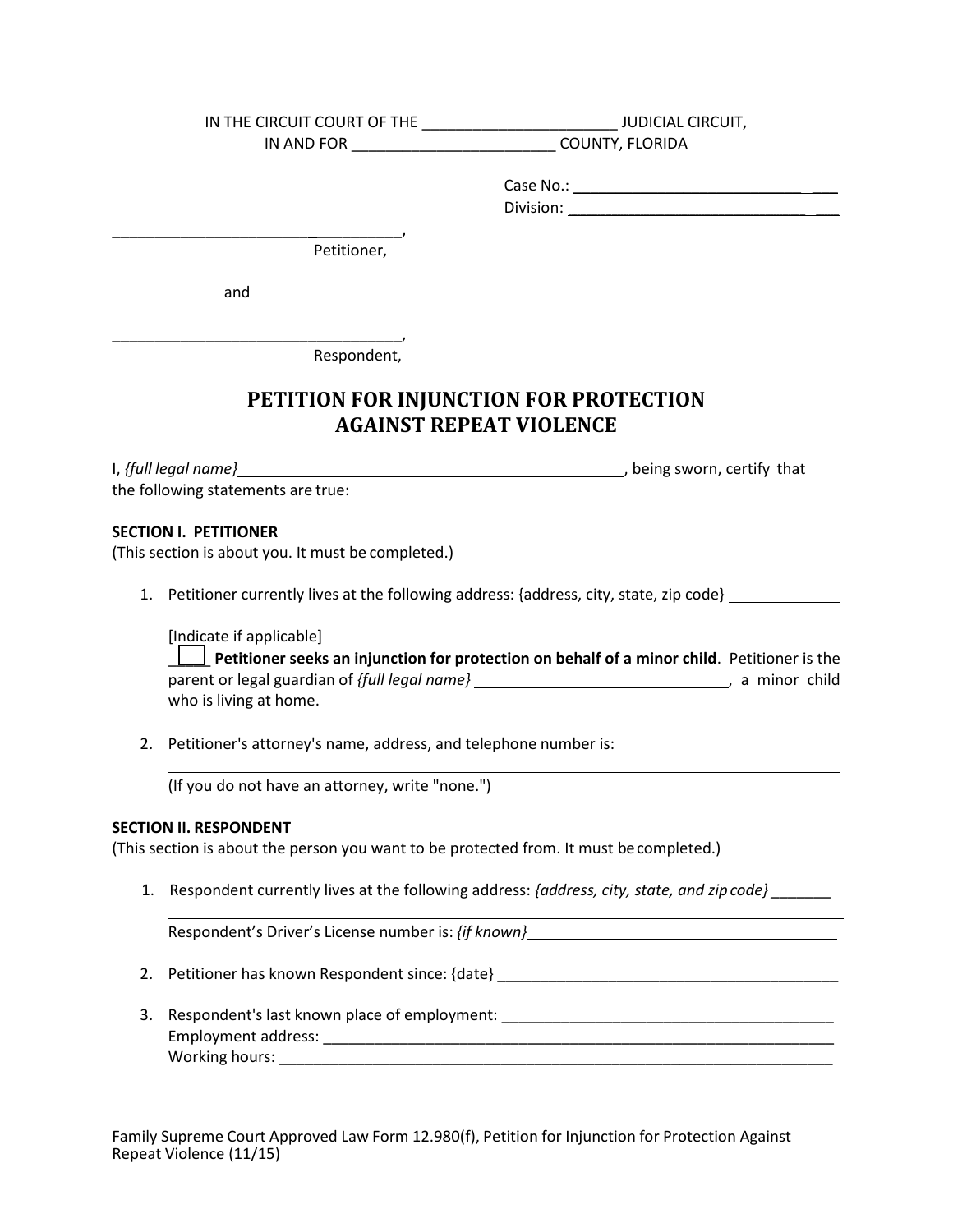| 4. Physical description of Respondent:              |             |             |  |
|-----------------------------------------------------|-------------|-------------|--|
| Race: Sex: Male $\Box$ Female $\Box$ Date of Birth: |             |             |  |
| Height: Weight: Eye Color:                          | Hair Color: |             |  |
| Distinguishing marks and/or scars:                  |             |             |  |
| Vehicle: (make/model)                               | Color:      | Tag Number: |  |
|                                                     |             |             |  |

5. Other names Respondent goes by (aliases or nicknames): \_\_\_\_\_\_\_\_\_\_\_\_\_\_\_\_\_\_\_\_\_\_\_

6. Respondent's attorney's name, address, and telephone number is: \_\_\_\_\_\_\_\_\_\_\_\_\_\_\_\_\_\_\_\_

 (If you do not know whether Respondent has an attorney, write "unknown." If Respondent does not have an attorney, write "none.")

\_\_\_\_\_\_\_\_\_\_\_\_\_\_\_\_\_\_\_\_\_\_\_\_\_\_\_\_\_\_\_\_\_\_\_\_\_\_\_\_\_\_\_\_\_\_\_\_\_\_\_\_\_\_\_\_\_\_\_\_\_\_\_\_\_\_\_\_\_\_\_\_\_\_\_\_\_\_

\_\_\_\_\_\_\_\_\_\_\_\_\_\_\_\_\_\_\_\_\_\_\_\_\_\_\_\_\_\_\_\_\_\_\_\_\_\_\_\_\_\_\_\_\_\_\_\_\_\_\_\_\_\_\_\_\_\_\_\_\_\_\_\_\_\_\_\_\_\_\_\_\_\_\_\_\_\_

## **SECTION III. CASE HISTORY AND REASON FOR SEEKING PETITION** (This section must be completed.)

| violence, repeat violence, dating violence, or sexual violence against Respondent in this |
|-------------------------------------------------------------------------------------------|
|                                                                                           |
| If yes, what happened in that case? {include case number, if                              |
|                                                                                           |

2. Has Respondent ever received or tried to get an injunction for protection against domestic violence, repeat violence, dating violence, or sexual violence against Petitioner in this or any other court?  $2.$ 

LU Yes II No If yes, what happened in that case? {include case number, if known}

\_\_\_\_\_\_\_\_\_\_\_\_\_\_\_\_\_\_\_\_\_\_\_\_\_\_\_\_\_\_\_\_\_\_\_\_\_\_\_\_\_\_\_\_\_\_\_\_\_\_\_\_\_\_\_\_\_\_\_\_\_\_\_\_\_\_\_\_\_\_\_\_ \_\_\_\_\_\_\_\_\_\_\_\_\_\_\_\_\_\_\_\_\_\_\_\_\_\_\_\_\_\_\_\_\_\_\_\_\_\_\_\_\_\_\_\_\_\_\_\_\_\_\_\_\_\_\_\_\_\_\_\_\_\_\_\_\_\_\_\_\_\_\_

\_\_\_\_\_\_\_\_\_\_\_\_\_\_\_\_\_\_\_\_\_\_\_\_\_\_\_\_\_\_\_\_\_\_\_\_\_\_\_\_\_\_\_\_\_\_\_\_\_\_\_\_\_\_\_\_\_\_\_\_\_\_\_\_\_\_\_\_\_\_\_\_ \_\_\_\_\_\_\_\_\_\_\_\_\_\_\_\_\_\_\_\_\_\_\_\_\_\_\_\_\_\_\_\_\_\_\_\_\_\_\_\_\_\_\_\_\_\_\_\_\_\_\_\_\_\_\_\_\_\_\_\_\_\_\_\_\_\_\_\_\_\_\_\_

\_\_\_\_\_\_\_\_\_\_\_\_\_\_\_\_\_\_\_\_\_\_\_\_\_\_\_\_\_\_\_\_\_\_\_\_\_\_\_\_\_\_\_\_\_\_\_\_\_\_\_\_\_\_\_\_\_\_\_\_\_\_\_\_\_\_\_\_\_\_\_

- 3. Describe any other court case that is either going on now or that happened in the past  $3.$ between Petitioner and Respondent {include case number, if known}:
- assault, battery, aggravated battery, sexual assault, sexual battery, stalking, aggravated stalking, kidnapping, or false imprisonment, or any criminal offense resulting in physical injury or death against Petitioner or a member of Petitioner's immediate family; One of these two incidents of violence has occurred within 6 months of the date of filing of this 4. 4.Respondent has directed at least two incidents of violence, meaning assault, aggravated petition. The most recent incident (including date and location) is described below.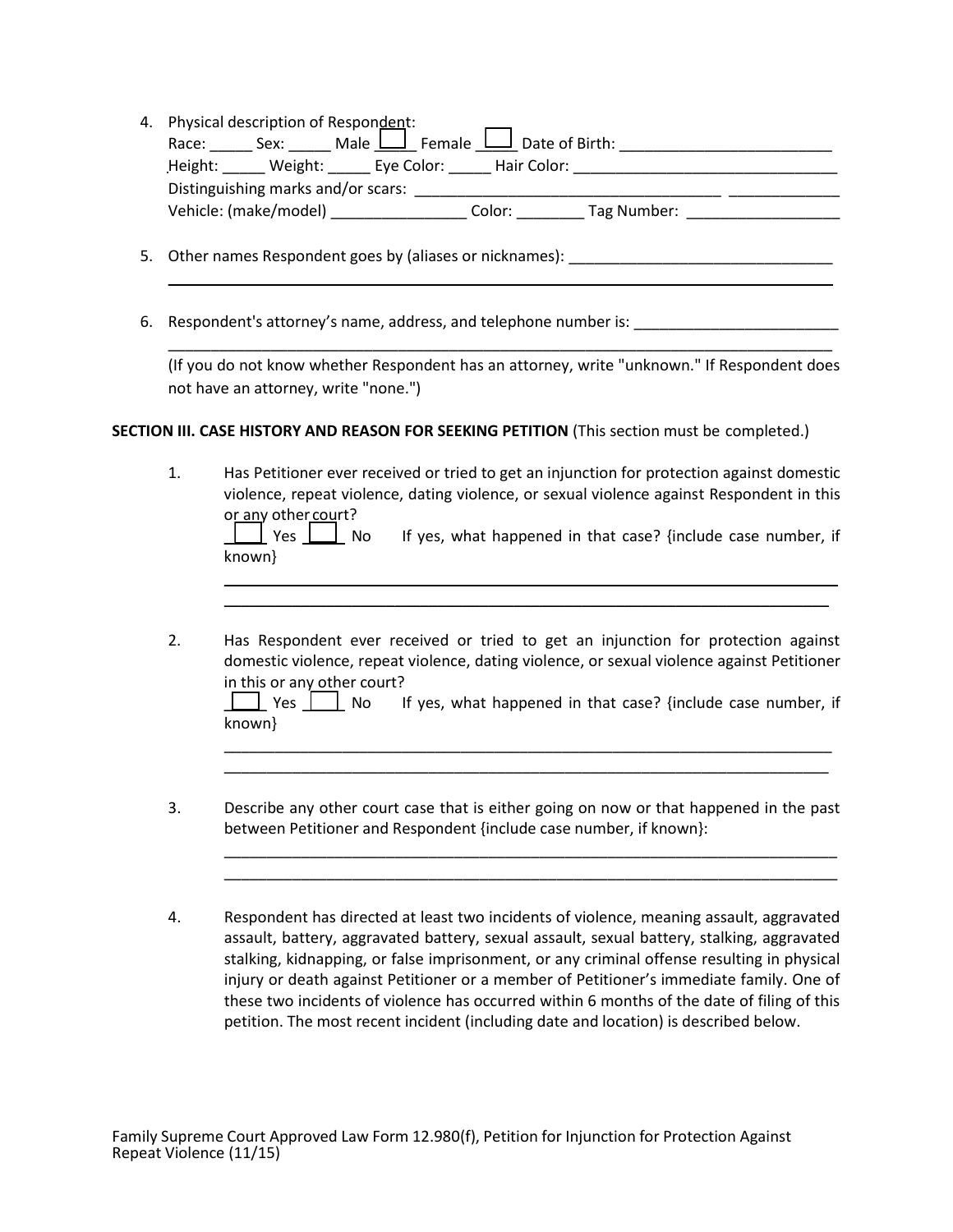| $\perp$ Please indicate here if you are attaching additional pages to continue these facts.<br>Other prior incidents (including dates and location) are described below:<br>Please indicate here if you are attaching additional pages to continue these facts.<br>Petitioner genuinely fears repeat violence by Respondent. Explain: ______________ |  |  |
|------------------------------------------------------------------------------------------------------------------------------------------------------------------------------------------------------------------------------------------------------------------------------------------------------------------------------------------------------|--|--|
|                                                                                                                                                                                                                                                                                                                                                      |  |  |
|                                                                                                                                                                                                                                                                                                                                                      |  |  |
|                                                                                                                                                                                                                                                                                                                                                      |  |  |
|                                                                                                                                                                                                                                                                                                                                                      |  |  |
|                                                                                                                                                                                                                                                                                                                                                      |  |  |
|                                                                                                                                                                                                                                                                                                                                                      |  |  |
|                                                                                                                                                                                                                                                                                                                                                      |  |  |
|                                                                                                                                                                                                                                                                                                                                                      |  |  |
|                                                                                                                                                                                                                                                                                                                                                      |  |  |
|                                                                                                                                                                                                                                                                                                                                                      |  |  |
|                                                                                                                                                                                                                                                                                                                                                      |  |  |
|                                                                                                                                                                                                                                                                                                                                                      |  |  |
|                                                                                                                                                                                                                                                                                                                                                      |  |  |
|                                                                                                                                                                                                                                                                                                                                                      |  |  |
|                                                                                                                                                                                                                                                                                                                                                      |  |  |
|                                                                                                                                                                                                                                                                                                                                                      |  |  |
|                                                                                                                                                                                                                                                                                                                                                      |  |  |
|                                                                                                                                                                                                                                                                                                                                                      |  |  |
|                                                                                                                                                                                                                                                                                                                                                      |  |  |
|                                                                                                                                                                                                                                                                                                                                                      |  |  |
|                                                                                                                                                                                                                                                                                                                                                      |  |  |
|                                                                                                                                                                                                                                                                                                                                                      |  |  |
|                                                                                                                                                                                                                                                                                                                                                      |  |  |
|                                                                                                                                                                                                                                                                                                                                                      |  |  |
|                                                                                                                                                                                                                                                                                                                                                      |  |  |
|                                                                                                                                                                                                                                                                                                                                                      |  |  |
|                                                                                                                                                                                                                                                                                                                                                      |  |  |
|                                                                                                                                                                                                                                                                                                                                                      |  |  |
|                                                                                                                                                                                                                                                                                                                                                      |  |  |
|                                                                                                                                                                                                                                                                                                                                                      |  |  |
|                                                                                                                                                                                                                                                                                                                                                      |  |  |
|                                                                                                                                                                                                                                                                                                                                                      |  |  |
|                                                                                                                                                                                                                                                                                                                                                      |  |  |
|                                                                                                                                                                                                                                                                                                                                                      |  |  |
|                                                                                                                                                                                                                                                                                                                                                      |  |  |
|                                                                                                                                                                                                                                                                                                                                                      |  |  |
|                                                                                                                                                                                                                                                                                                                                                      |  |  |
|                                                                                                                                                                                                                                                                                                                                                      |  |  |
|                                                                                                                                                                                                                                                                                                                                                      |  |  |

Family Supreme Court Approved Law Form 12.980(f), Petition for Injunction for Protection Against Repeat Violence (11/15)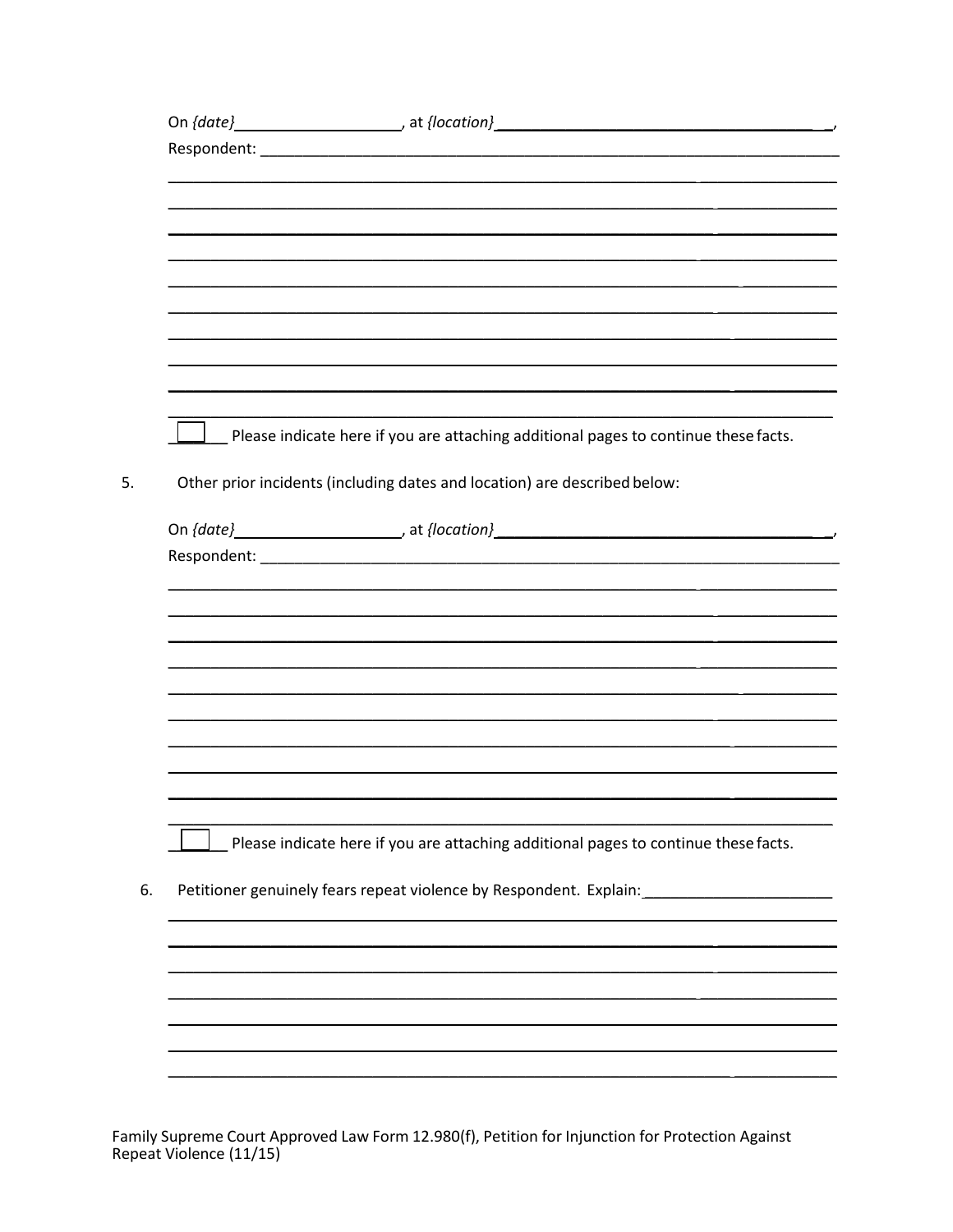### 7.**Additional Information**

| 7. | <b>Additional Information</b><br>[Choose all that apply]                                                                                                                                                                                                                                                                                                                                                                 |  |  |  |
|----|--------------------------------------------------------------------------------------------------------------------------------------------------------------------------------------------------------------------------------------------------------------------------------------------------------------------------------------------------------------------------------------------------------------------------|--|--|--|
|    | $\perp$ Respondent owns, has, and/or is known to have guns or other weapons.<br>a.                                                                                                                                                                                                                                                                                                                                       |  |  |  |
|    |                                                                                                                                                                                                                                                                                                                                                                                                                          |  |  |  |
|    | b.<br>This or prior acts of repeat violence have been previously reported to: {person or<br>agency}                                                                                                                                                                                                                                                                                                                      |  |  |  |
|    | SECTION IV. INJUNCTION (This section must be completed.)                                                                                                                                                                                                                                                                                                                                                                 |  |  |  |
| 1. | Petitioner asks the Court to enter a TEMPORARY INJUNCTION for protection against<br>repeat violence that will be in place from now until the scheduled hearing in this matter.                                                                                                                                                                                                                                           |  |  |  |
| 2. | Petitioner asks the Court to enter, after a hearing has been held on this petition, a<br>final judgment of injunction prohibiting Respondent from committing any acts of violence<br>against Petitioner and:                                                                                                                                                                                                             |  |  |  |
|    | prohibiting Respondent from going to or within 500 feet of any place Petitioner lives;<br>a.                                                                                                                                                                                                                                                                                                                             |  |  |  |
|    | prohibiting Respondent from going to or within 500 feet of Petitioner's place(s) of<br>b.<br>employment or the school that Petitioner attends; the address of Petitioner's place(s) of<br>employment and/or school is: example and a set of the set of the set of the set of the set of the set of the set of the set of the set of the set of the set of the set of the set of the set of the set of the set of the set |  |  |  |
|    | prohibiting Respondent from contacting Petitioner by telephone, mail, by e-mail, in writing,<br>c.<br>through another person, or in any other manner;                                                                                                                                                                                                                                                                    |  |  |  |
|    | ordering Respondent not to use or possess any guns or firearms;<br>d.                                                                                                                                                                                                                                                                                                                                                    |  |  |  |
|    | [Indicate all that apply]                                                                                                                                                                                                                                                                                                                                                                                                |  |  |  |
|    |                                                                                                                                                                                                                                                                                                                                                                                                                          |  |  |  |

\_\_\_\_\_\_\_\_\_\_\_\_\_\_\_\_\_\_\_\_\_\_\_\_\_\_\_\_\_\_\_\_\_\_\_\_\_\_\_\_\_\_\_\_\_\_\_\_\_\_\_\_\_\_\_\_\_\_\_\_\_\_\_\_\_\_ \_\_\_\_\_\_\_\_\_\_\_\_ \_\_\_\_\_\_\_\_\_\_\_\_\_\_\_\_\_\_\_\_\_\_\_\_\_\_\_\_\_\_\_\_\_\_\_\_\_\_\_\_\_\_\_\_\_\_\_\_\_\_\_\_\_\_\_\_\_\_\_\_\_\_\_\_\_\_ \_\_\_\_\_\_\_\_\_\_\_\_

- Petitioner or Petitioner's immediate family must go to often: \_\_\_\_\_\_\_\_\_\_\_\_\_\_\_\_\_\_\_ e.  $\Box$  prohibiting Respondent from going to or within 500 feet of the following place(s)
- f.  $\Box$  prohibiting Respondent from knowingly and intentionally going to or within 100 feet of Petitioner's motor vehicle; and any other terms the Court deems necessary for the safety of Petitioner and Petitioner's immediate family;

\_\_\_\_\_\_\_\_\_\_\_\_\_\_\_\_\_\_\_\_\_\_\_\_\_\_\_\_\_\_\_\_\_\_\_\_\_\_\_\_\_\_\_\_\_\_\_\_\_\_\_\_\_\_\_\_\_\_\_\_\_\_\_\_\_\_\_\_\_\_\_\_\_\_\_